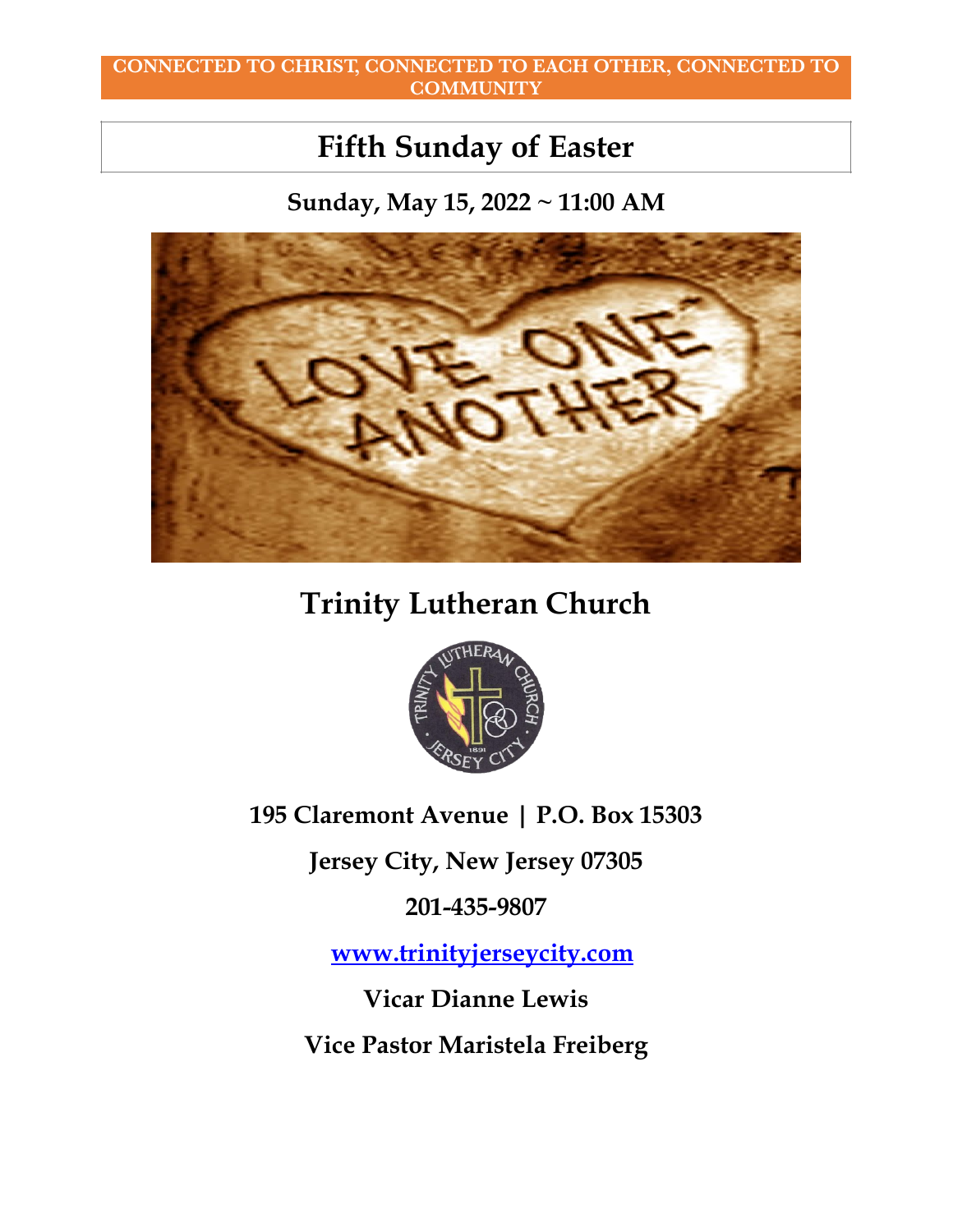# **Order of Service**

*~ Gathering ~*

# **† Welcome**

# **\*† Confession and Forgiveness**

P: In the name of the Father, and of the + Son, and of the Holy Spirit.

# **C: Amen**

P: Blessed be the holy Trinity,  $+$  one God, whose voice is upon the waters, whose mercy is poured out upon all people, whose goodness cascades over all creation.

# **C: Amen**

P: Let us confess our sin, trusting in the abundant grace of God.

# **C: Amen**

P: If we say we have no sin, we deceive ourselves, and the truth is not in us. But if we confess our sins, God who is faithful and just will forgive our sins and cleanse us from all unrighteousness.

*(Silence for reflection, and self-examination.)*

P: Holy God,

**C: You search us and know us. You are acquainted with all our ways. We confess that our hearts are burdened by sin—our own sins and the broken systems that bind us. We turn inward, failing to follow your outward way of love. We distrust those who are not like us. We exploit the earth and its resources and fail to consider generations to come. Forgive us, gracious God, for all we have done and left undone. Even before the words are on our tongues, you know them; receive them in your divine mercy. Amen.**

P: How vast is God's grace! Through the power and promise of  $\pm$  Christ Jesus, our sins are washed away and we are claimed as God's own beloved. Indeed, we are forgiven. In the wake of God's forgiveness, we are called to be the beloved community living out Christ's justice and the Spirit's reconciling peace.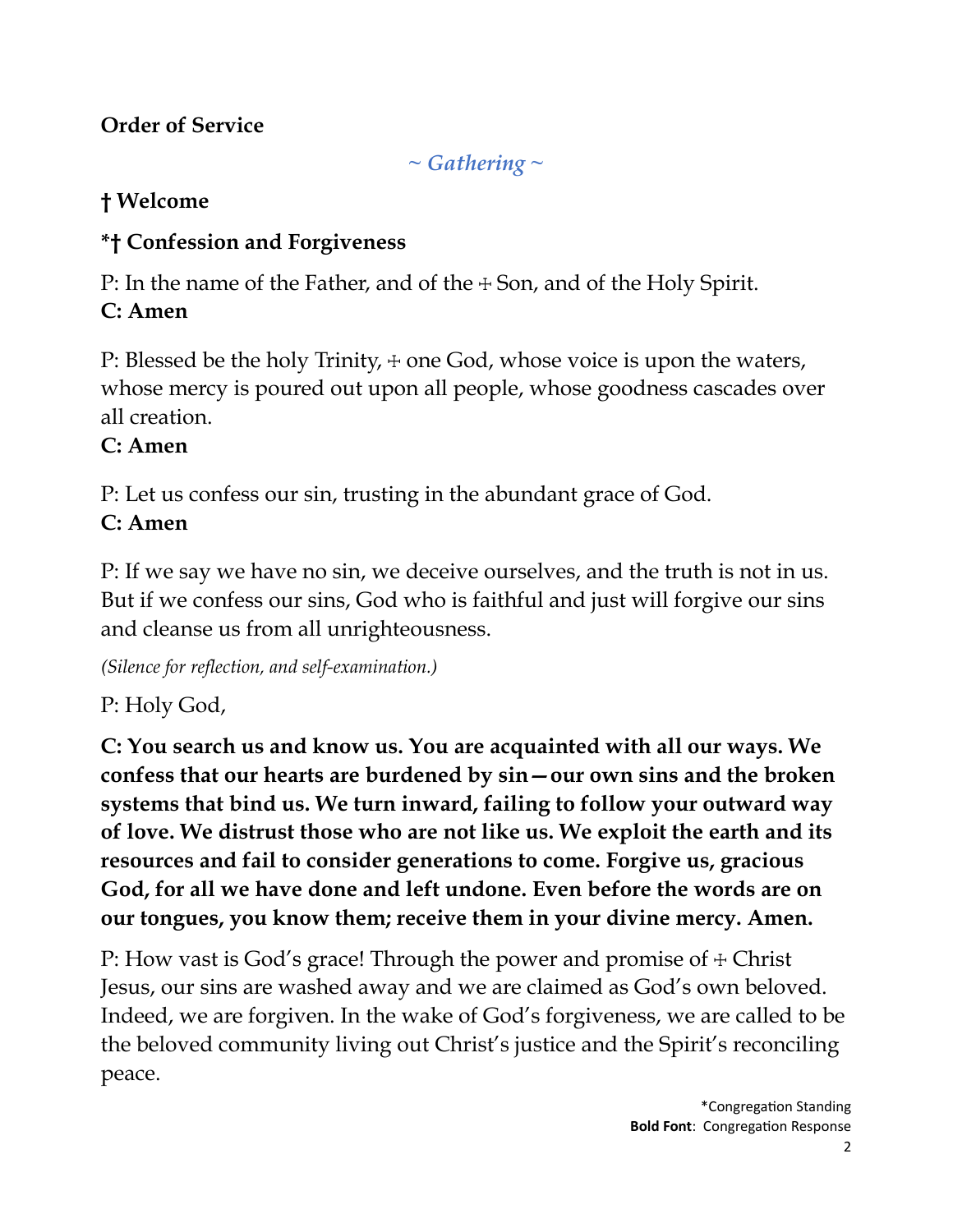### **C: Amen**

**\*† Hymn: "Come and Go with Me"** TFBF 141

*1 Come and go with me to my Father's house, to my Father's house, to my Father's house. Come and go with me to my Father's house, where there's joy, joy, joy!*

*2 It's not very far to my Father's house, to my Father's house, to my Father's house. It's not very far to my Father's house, where there's joy, joy, joy!*

*3 Jesus is the way to my Father's house, to my Father's house, to my Father's house. Jesus is the way to my Father's house, where there's joy, joy, joy!*

*4 Jesus is the light in my Father's house, in my Father's house, in my Father's house. Jesus is the light in my Father's house, where there's joy, joy, joy!*

*5 All is peace and love in my Father's house, in my Father's house, in my Father's house. All is peace and love in my Father's house, where there's joy, joy, joy!*

### **\*† Greeting**

P: The grace of our Lord Jesus Christ, the love of God, and the communion of the Holy Spirit be with you all.

#### **C: And also with you.**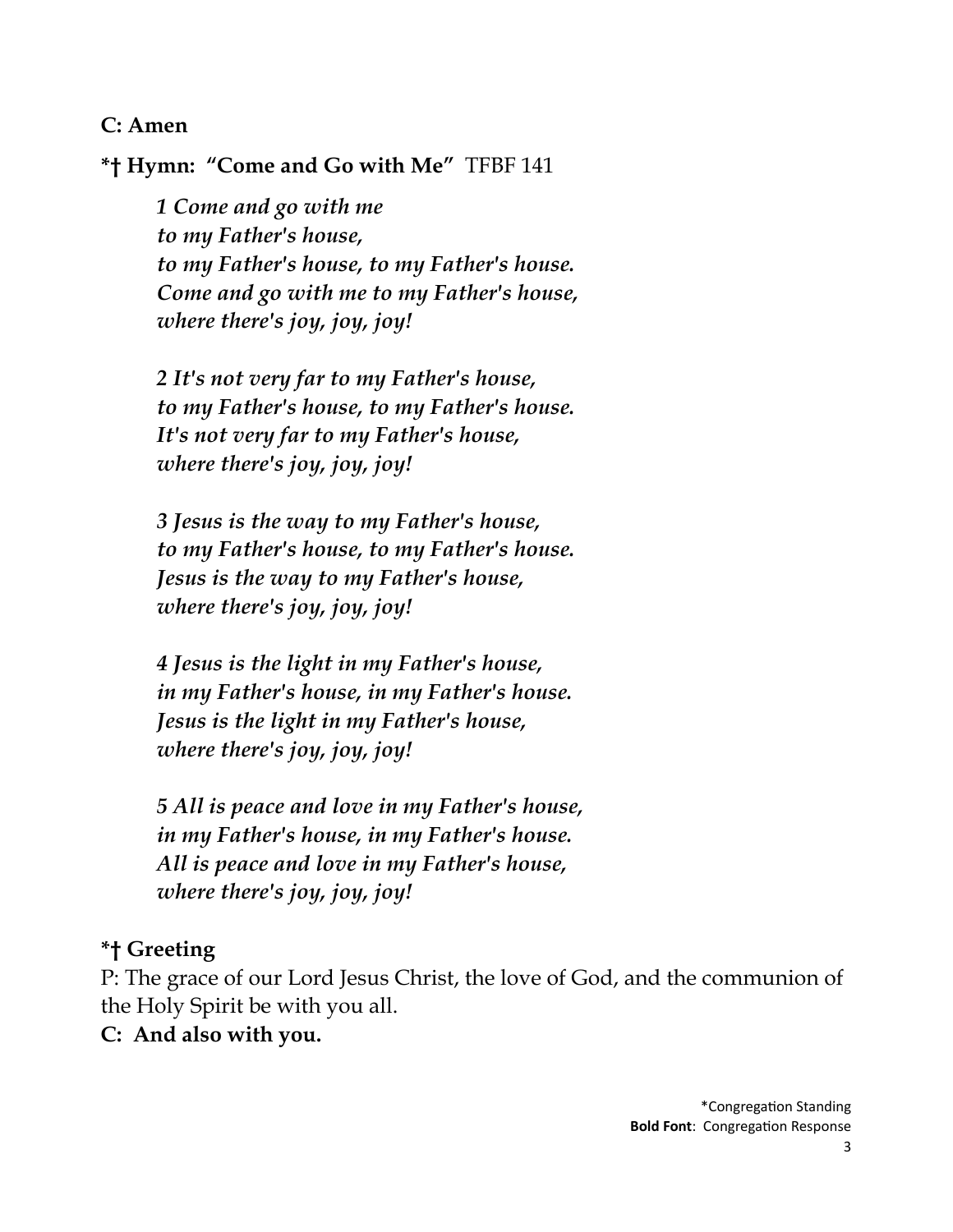# **\*† Kyrie**

*A: In peace, let us pray to the Lord.*

# *C: Lord, have mercy.*

*A: For the peace from above, and for our salvation, let us pray to the Lord.*

# *C: Lord, have mercy.*

*A: For the peace of the whole world, for the well-being of the Church of God, and for the unity of all, let us pray to the Lord.*

## *C: Lord, have mercy.*

*A: For this holy house, and for all who offer here their worship and praise, let us pray to the Lord.*

## *C: Lord, have mercy,*

*A: Help, save, comfort, and defend us, gracious Lord.*

*C: Amen*

# **\*† Hymn of Praise**

*This is the feast of victory for our God. Alleluia.*

*Worthy is Christ, the Lamb who was slain, whose blood set us free to be people of God.* 

*Power and riches and wisdom and strength, and honor and blessing and glory are his.*

*This is the feast of victory for our God. Alleluia.*

*Sing with all the people of God and join in the hymn of all creation.*

*Blessing and honor and glory and might be to God and the Lamb forever. Amen.*

*This is the feast of victory for our God, for the Lamb who was slain has begun his reign. Alleluia. Alleluia.*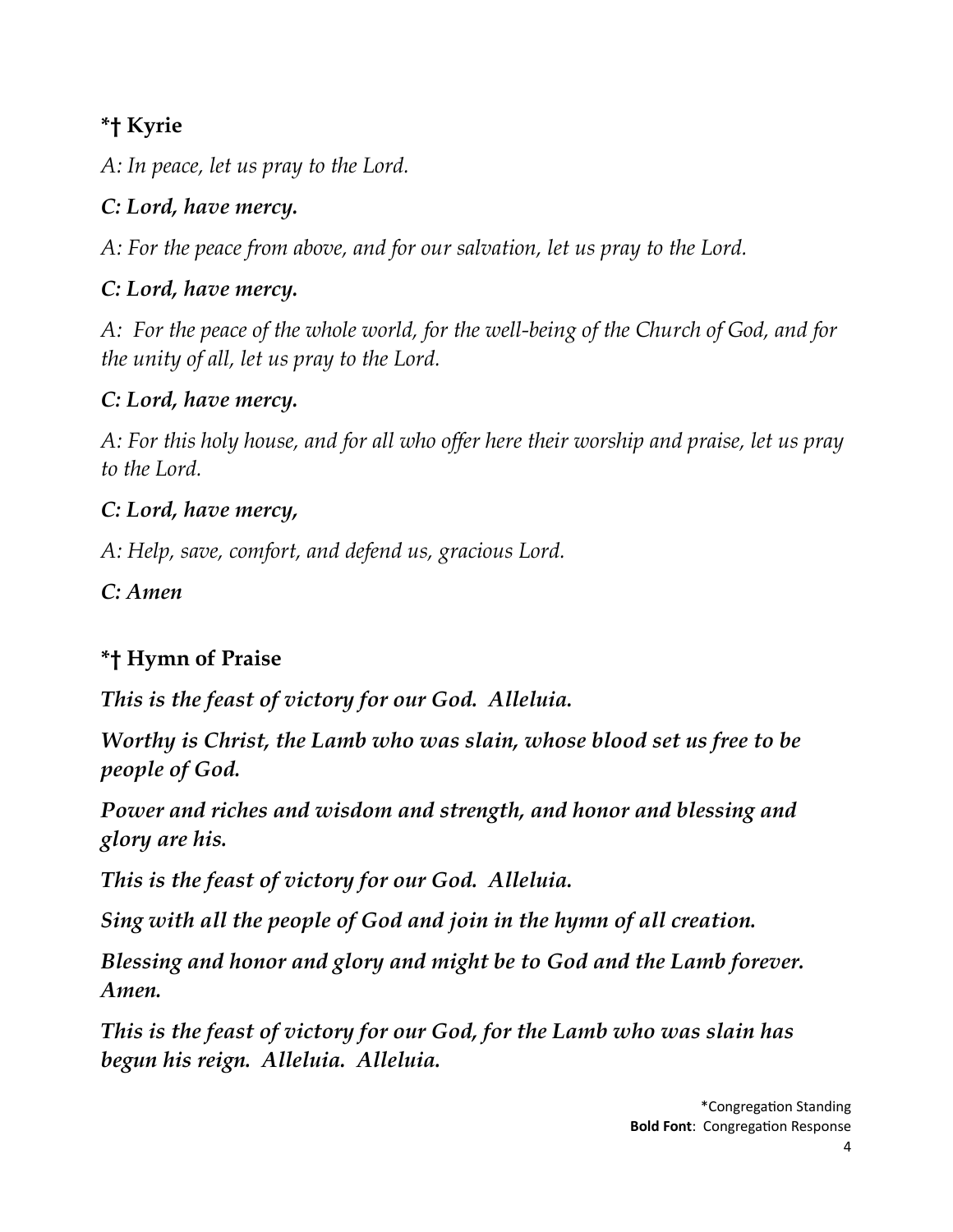**\*† Prayer of the Day**

**O Lord God, you teach us that without love, our actions gain nothing. Pour into our hearts your most excellent gift of love, that, made alive by your Spirit, we may know goodness and peace, through your Son, Jesus Christ, our Savior and Lord, who lives and reigns with you and the Holy Spirit, one God, now and forever. Amen.**

P: The Lord be with you. **C: And also with you.**

*~God's Word ~*

### **† First Reading: Acts 11:1-18**

*In defense of his earlier baptism of non-Jewish believers, Peter demonstrates to the members of the Jerusalem church that God's intention to love Gentiles as well as Jews is revealed in Jesus' testimony. In this way the mission to the Gentiles is officially authorized.*

1Now the apostles and the believers who were in Judea heard that the Gentiles had also accepted the word of God. 2So when Peter went up to Jerusalem, the circumcised believers criticized him, 3saying, "Why did you go to uncircumcised men and eat with them?" <sup>4</sup>Then Peter began to explain it to them, step by step, saying, 5"I was in the city of Joppa praying, and in a trance I saw a vision. There was something like a large sheet coming down from heaven, being lowered by its four corners; and it came close to me. 6As I looked at it closely I saw four-footed animals, beasts of prey, reptiles, and birds of the air. 7I also heard a voice saying to me, 'Get up, Peter; kill and eat.' 8But I replied, 'By no means, Lord; for nothing profane or unclean has ever entered my mouth.' <sup>9</sup>But a second time the voice answered from heaven, 'What God has made clean, you must not call profane.' 10This happened three times; then everything was pulled up again to heaven. <sup>11</sup>At that very moment three men, sent to me from Caesarea, arrived at the house where we were. <sup>12</sup>The Spirit told me to go with them and not to make a distinction between them and us. These six brothers also accompanied me, and we entered the man's house. 13He told us how he had seen the angel standing in his house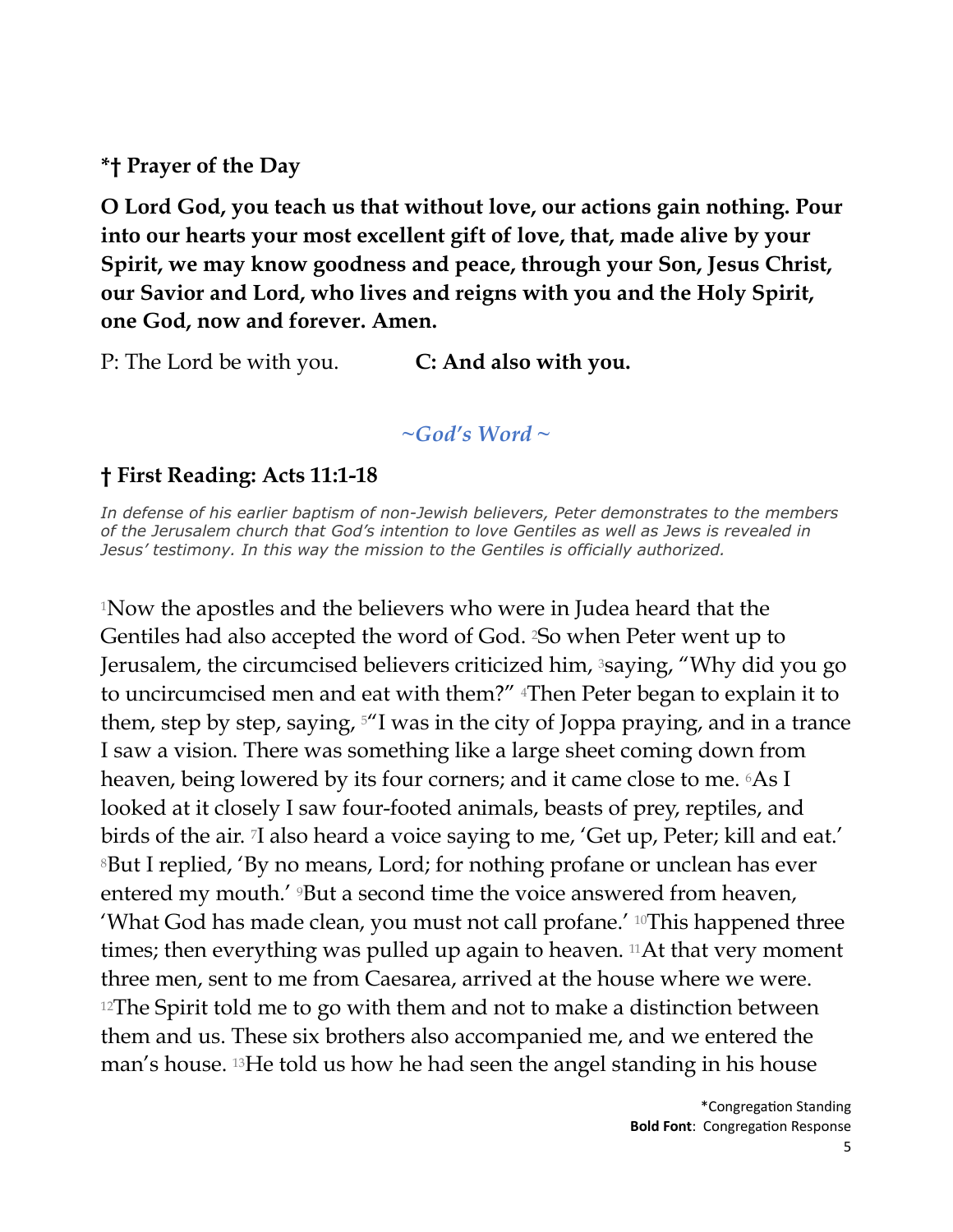and saying, 'Send to Joppa and bring Simon, who is called Peter; 14he will give you a message by which you and your entire household will be saved.' 15And as I began to speak, the Holy Spirit fell upon them just as it had upon us at the beginning. 16And I remembered the word of the Lord, how he had said, 'John baptized with water, but you will be baptized with the Holy Spirit.' 17If then God gave them the same gift that he gave us when we believed in the Lord Jesus Christ, who was I that I could hinder God?"  $18$ When they heard this, they were silenced. And they praised God, saying, "Then God has given even to the Gentiles the repentance that leads to life."

### **† Psalm: Psalm 148;** *refrain Psalm 148:13*

*Refrain: The splen-dor of the LORD is o - ver earth and heaven.* 

1Hallelujah! Praise the LORD**|** from the heavens; praise God **|** in the heights. <sup>2</sup>**Praise the LORD, | all you angels; sing praise, all you | hosts of heaven.** 3Praise the LORD, **|** sun and moon; sing praise, all you **|** shining stars. <sup>4</sup>**Praise the LORD, heav- | en of heavens, and you waters a- | bove the heavens.** 5Let them praise the name **|** of the LORD, who commanded, and they **|** were created, <sup>6</sup>**who made them stand fast forev- | er and ever, giving them a law that shall not | pass away.** R 7Praise the LORD**|** from the earth, you sea monsters **|** and all deeps; <sup>8</sup>**fire and hail, | snow and fog, tempestuous wind, do- | ing God's will;** 9mountains **|** and all hills, fruit trees **|** and all cedars; <sup>10</sup>**wild beasts | and all cattle, creeping things and | flying birds;**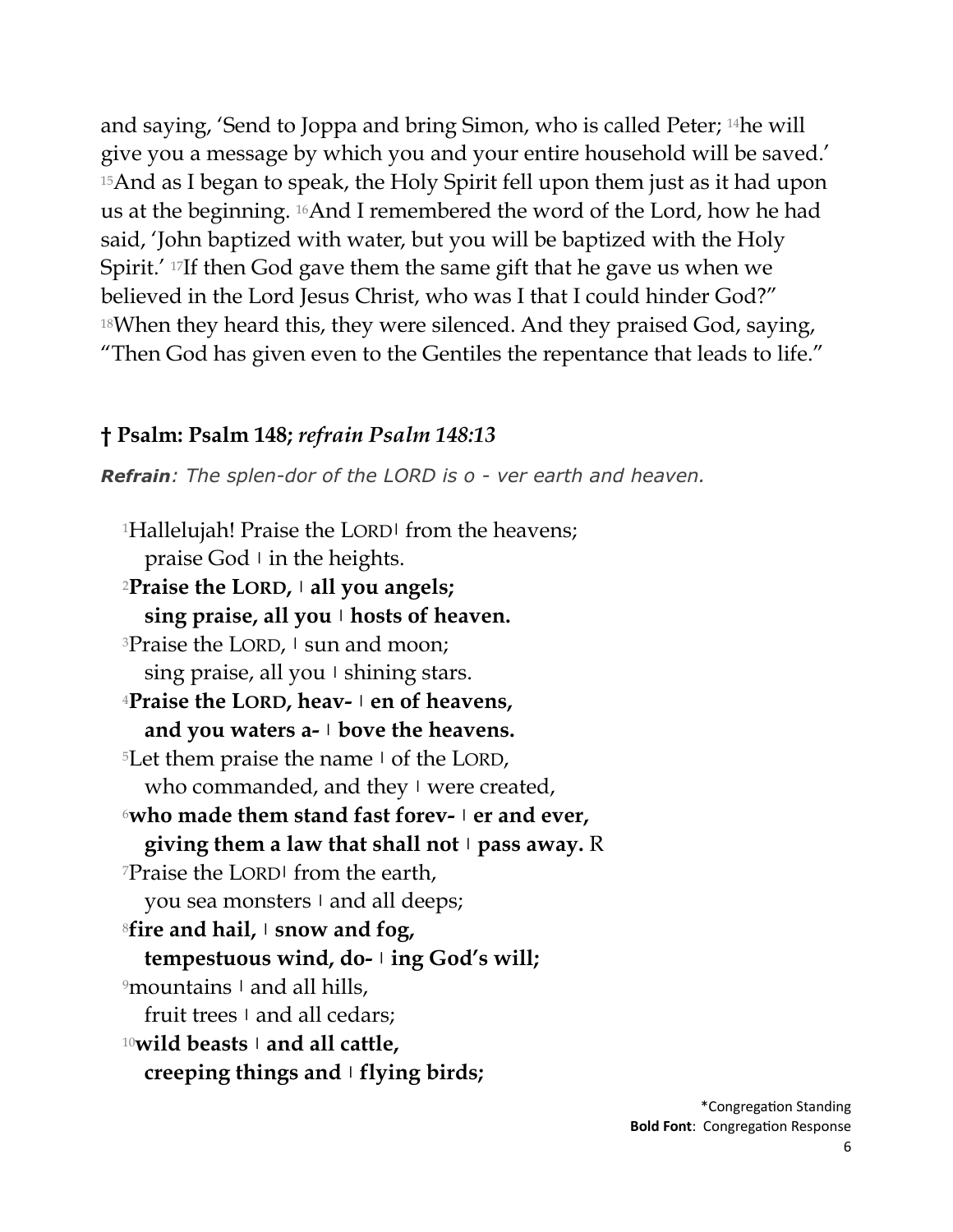11sovereigns of the earth **|** and all peoples,

princes and all rulers **|** of the world;

<sup>12</sup>**young | men and maidens,**

# **old and | young together.** R

13Let them praise the name **|** of the LORD,

whose name only is exalted, whose splendor is over **|** earth and heaven.

<sup>14</sup>**The LORD has raised up strength for the people and praise for all | faithful servants,**

**the children of Israel, a people who are near the LORD. | Hallelujah!** R

# **† Second Reading: Revelation 21:1-6**

*John's vision shows us that in the resurrection the new age has dawned; God dwells with us already. Yet we wait for the time when the tears that cloud our vision will be wiped away. Then we will see the new heaven, new earth, and new Jerusalem.*

1I saw a new heaven and a new earth; for the first heaven and the first earth had passed away, and the sea was no more. 2And I saw the holy city, the new Jerusalem, coming down out of heaven from God, prepared as a bride adorned for her husband. <sup>3</sup>And I heard a loud voice from the throne saying,

"See, the home of God is among mortals.

He will dwell with them;

they will be his peoples,

and God himself will be with them;

4he will wipe every tear from their eyes.

Death will be no more;

mourning and crying and pain will be no more,

for the first things have passed away."

5And the one who was seated on the throne said, "See, I am making all things new." Also he said, "Write this, for these words are trustworthy and true." 6Then he said to me, "It is done! I am the Alpha and the Omega, the beginning and the end. To the thirsty I will give water as a gift from the spring of the water of life."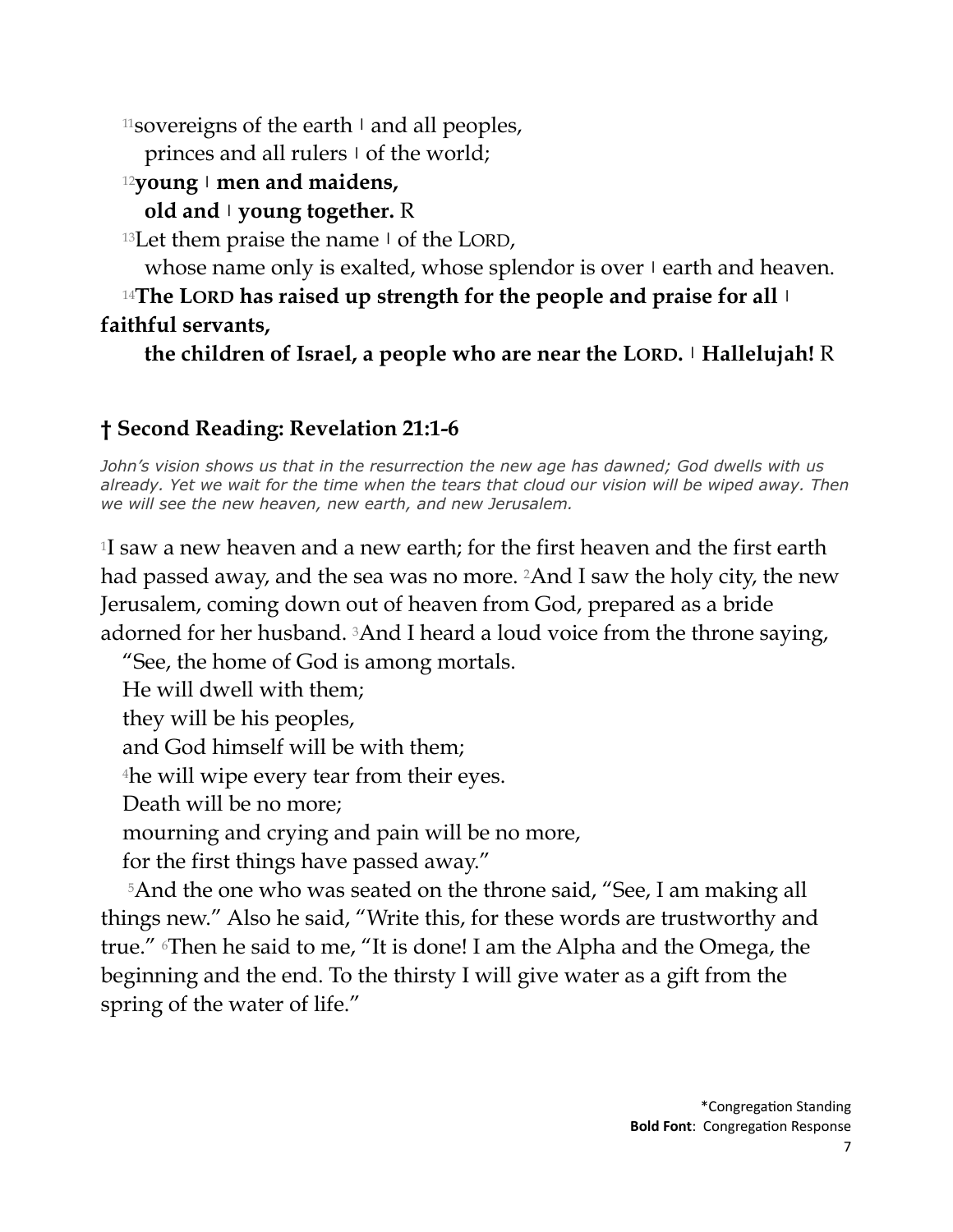### **\*† Gospel Acclamation**

P: The Holy Gospel according to John, the 13th Chapter

*C: Glory to you, Glory to you, Glory to you, O Lord*

# **\*† Holy Gospel: John 13:31-35**

*After washing the disciples' feet, predicting his betrayal, and then revealing his betrayer, Jesus speaks of his glorification on the cross. This deep complicated love of Jesus, even to death on the cross, will be the distinctive mark of Jesus' community.* 

31When he had gone out, Jesus said, "Now the Son of Man has been glorified, and God has been glorified in him. 32If God has been glorified in him, God will also glorify him in himself and will glorify him at once. <sup>33</sup>Little children, I am with you only a little longer. You will look for me; and as I said to the Jews so now I say to you, 'Where I am going, you cannot come.' 34I give you a new commandment, that you love one another. Just as I have loved you, you also should love one another. 35By this everyone will know that you are my disciples, if you have love for one another."

P: The Gospel of the Lord

*C: Praise be to you, Praise be to you, Praise be to you, O Christ*

# **† Children's Sermon: Vicar Dianne Lewis**

*Children's Prayer*

**God in heaven, hear my prayer.**

**Keep me in your loving care.**

**Be my guide in all I do.**

**Bless all those who love me too.**

**† Choir Anthem: "The Lord Is My Light"**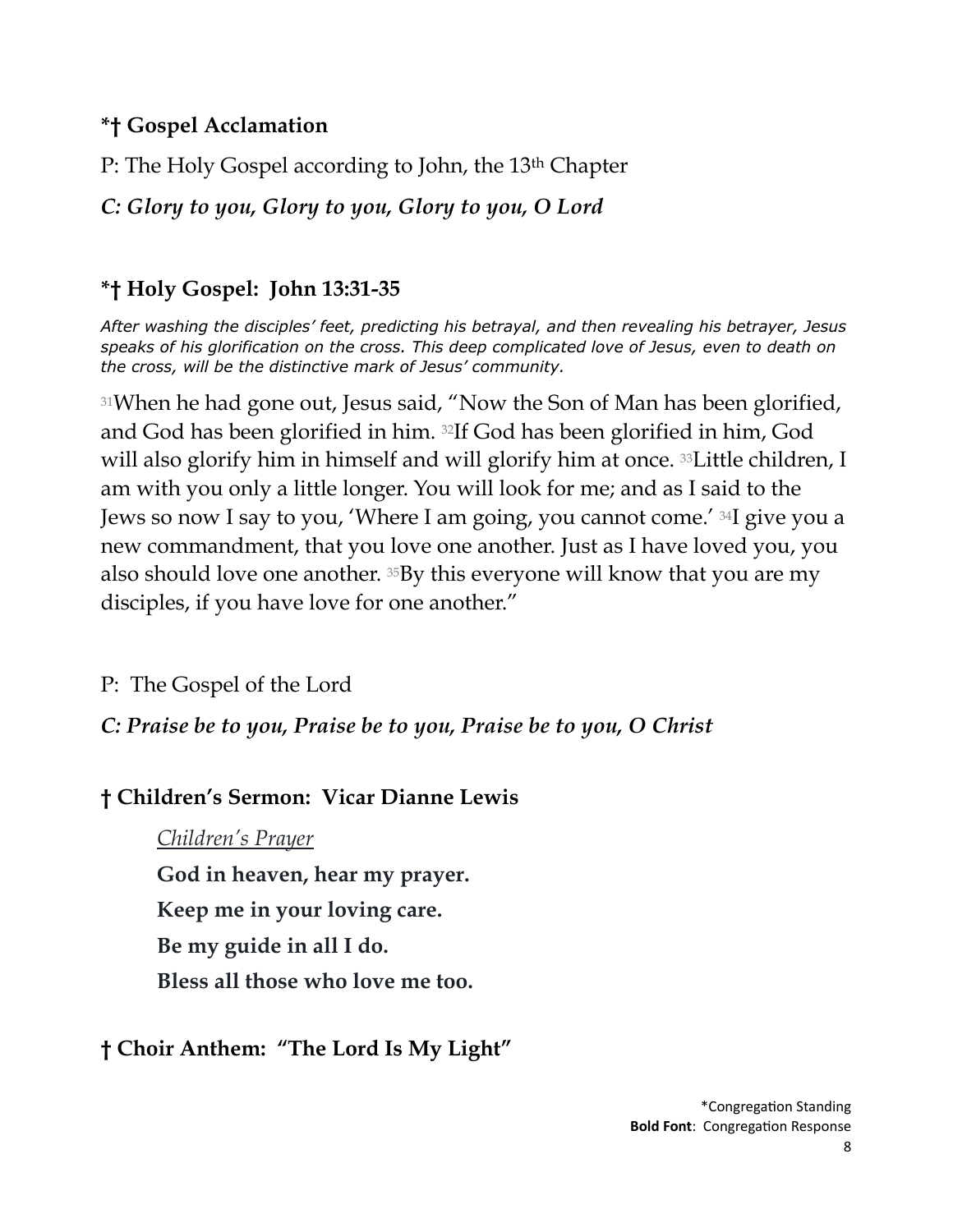### **† Sermon: Vicar Dianne Lewis**

#### **† Hymn: "Love Lifted Me"** TFBF 188

*1 I was sinking deep in sin, far from the peaceful shore, very deeply stained within, sinking to rise no more; but the master of the sea heard my despairing cry, from the waters lifted me, now safe am I.*

*Refrain:*

*Love lifted me! (even me!) Love lifted me! (even me!) When nothing else could help, Love lifted me. Love lifted me! Love lifted me! When nothing else could help, Love lifted me.*

*2 All my heart to him I give, ever to him I'll cling, in his blessed presence live, ever his praises sing; love so mighty and so true merits my soul's best songs; faithful loving service, too, to him belongs. [Refrain]*

*3 Souls in danger, look above, Jesus completely saves; he will lift you by his love out of the angry waves; he's the master of the sea, billows his will obey; he your Savior true will be: be saved today. [Refrain] ~ Prayer ~*

**\*† The Nicene Creed**

**We believe in one God,**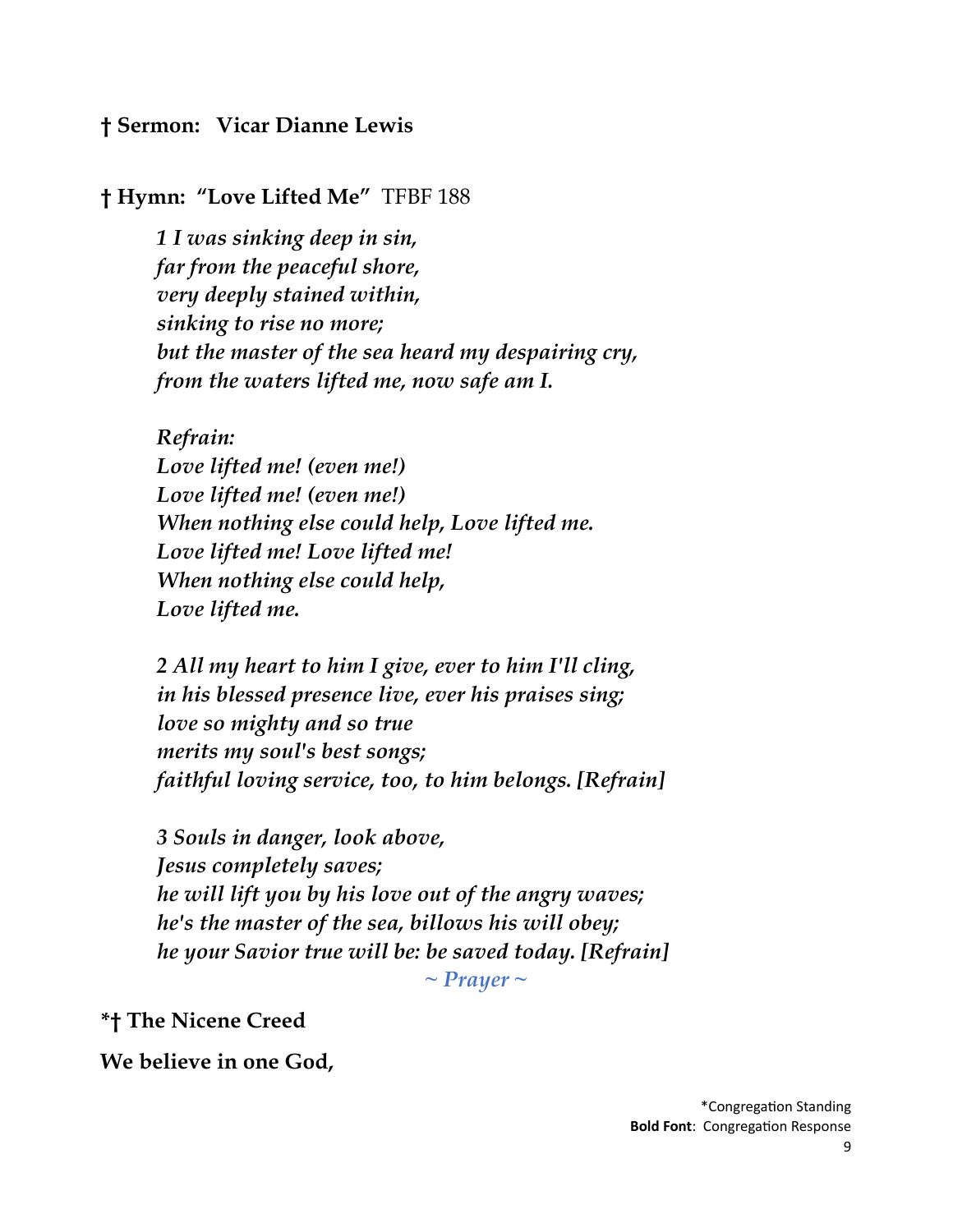**the Father, the Almighty, maker of heaven and earth, of all that is, seen and unseen.** 

**We believe in one Lord, Jesus Christ, the only Son of God, eternally begotten of the Father, God from God, Light from Light, true God from true God, begotten, not made, of one Being with the Father; through him all things were made. For us and for our salvation he came down from heaven, was incarnate of the Holy Spirit and the virgin Mary and became truly human. For our sake he was crucified under Pontius Pilate; he suffered death and was buried. On the third day he rose again in accordance with the scriptures; he ascended into heaven and is seated at the right hand of the Father. He will come again in glory to judge the living and the dead, and his kingdom will have no end.** 

**We believe in the Holy Spirit, the Lord, the giver of life,** 

**who proceeds from the Father and the Son,\* who with the Father and the Son is worshiped and glorified, who has spoken through the prophets. We believe in one holy catholic and apostolic church. We acknowledge one baptism for the forgiveness of sins. We look for the resurrection of the dead, and the life of the world to come. Amen.**

### **\*† Prayers of the People**

Set free from captivity to sin and death, we pray to the God of resurrection for the church, people in need, and all of creation.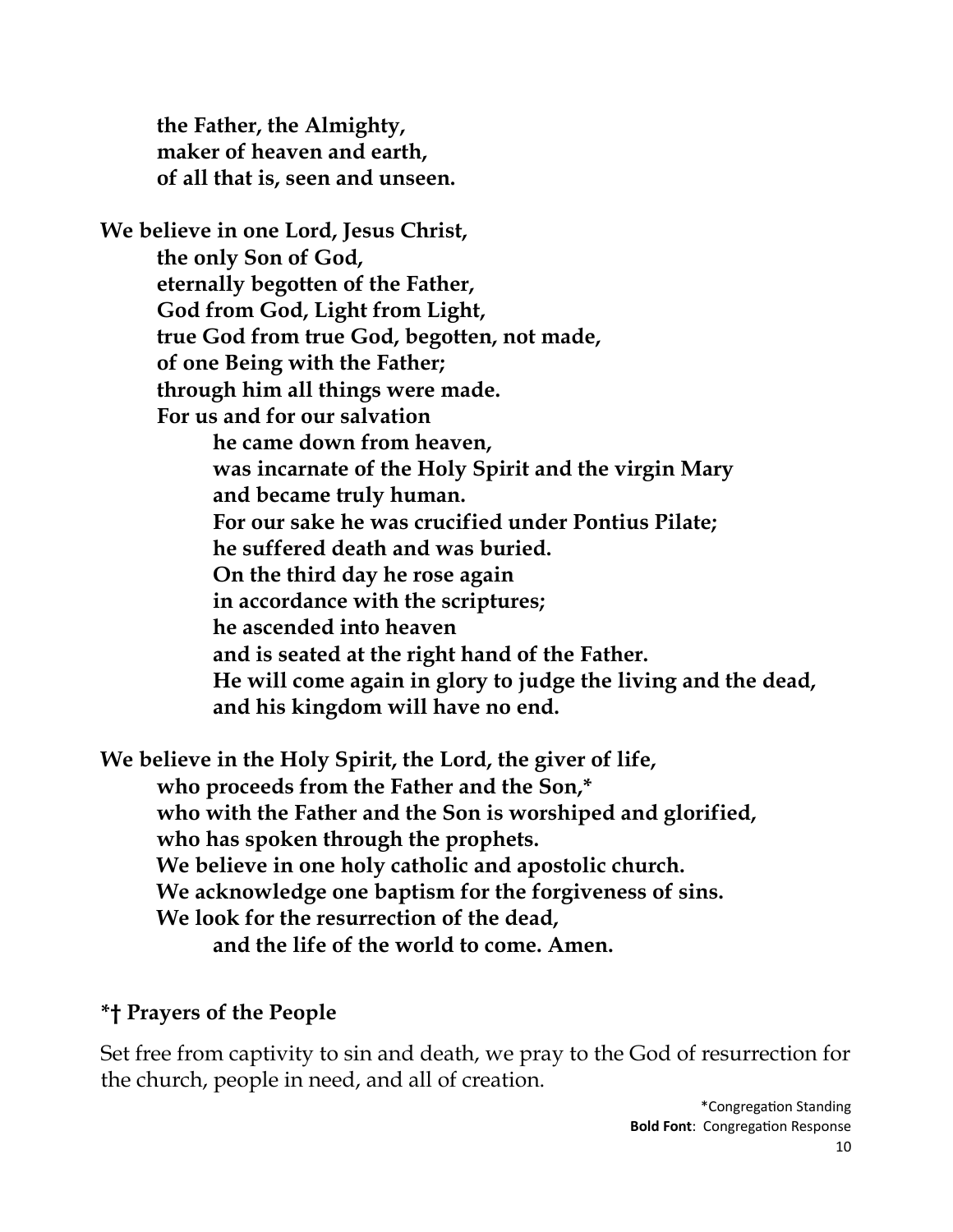### *A brief silence.*

Loving God, lead us to follow your Spirit, rather than our own prejudices or desires, as the church cares for one another. Open us to perceive your gifts in those we least expect. God, in your mercy,

## **hear our prayer.**

Inspire us to praise you through the beauty and majesty of the natural world around us (*local natural areas may be named*). Urge us toward more deliberate care of the world you have made. God, in your mercy,

## **hear our prayer.**

Humble the rulers of nations before your splendor. Direct them to the people who need their attention most, and turn them from the temptation to hoard wealth or power. God, in your mercy,

## **hear our prayer.**

Hasten to dwell among those who are in pain or distress (*especially*). As Christ enters our deepest suffering, remain with those experiencing despair and great need. God, in your mercy,

### **hear our prayer.**

Place holy love at the center of all our relationships and communities. By your love heal us, convict us, and renew us. Bring an end to racism in our churches and communities. Let everyone know your goodness by the love we show one another. God, in your mercy,

## **hear our prayer.**

## *Here other intercessions may be offered.*

Give us a place in the diverse company of your beloved saints. Teach us the value of each person's identity, and bless us with a shared identity as your children, kindred of Christ. God, in your mercy,

## **hear our prayer.**

In your mercy, O God, respond to these prayers, and renew us by your lifegiving Spirit; through Jesus Christ, our Savior.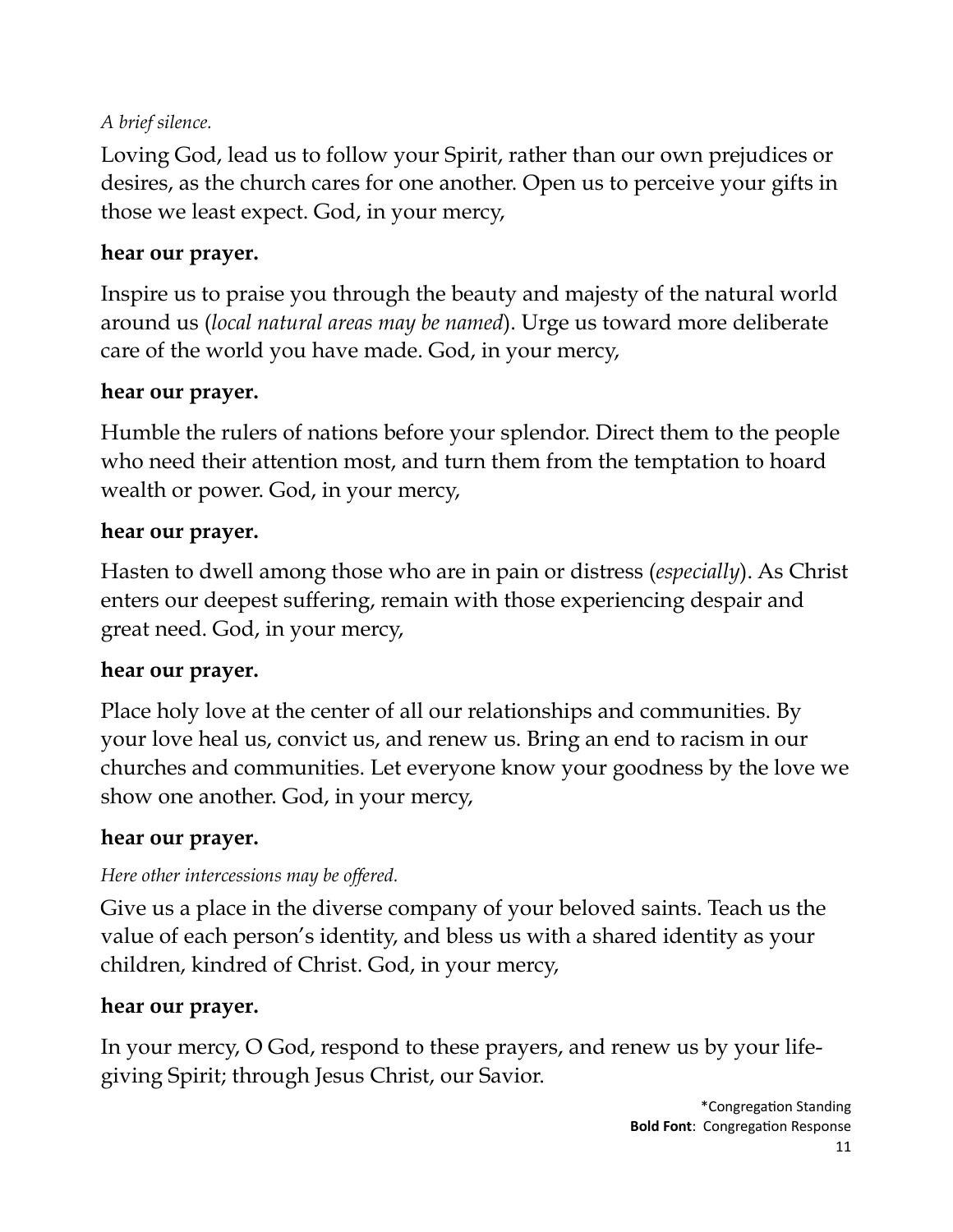### **Amen.**

**\*† Sharing of the Peace** P: The peace of the Lord be with you always. **C: And also with you.**

## **\*† Offering Canticle**

*Let the vineyards be fruitful, Lord, and fill to the brim our cup of blessing. Gather a harvest from the seeds that were sown, that we may be fed with the bread of life. Gather the hopes and dreams of all; unite them with the prayers we offer. Grace our table with your presence. Give us a foretaste of the feast to come.*

### **\*† Offertory Prayer**

A: Let us pray. Merciful Father,

**C: we offer with joy and thanksgiving what you have first given us ourselves, our time, and our possessions, signs of your gracious love.** 

**Receive them for the sake of him who offered himself for us, Jesus Christ our Lord, Amen.**

 $\sim$  Meal  $\sim$ 

### **\*† The Great Thanksgiving**

*P: The Lord be with you.*

*C: And also with you.*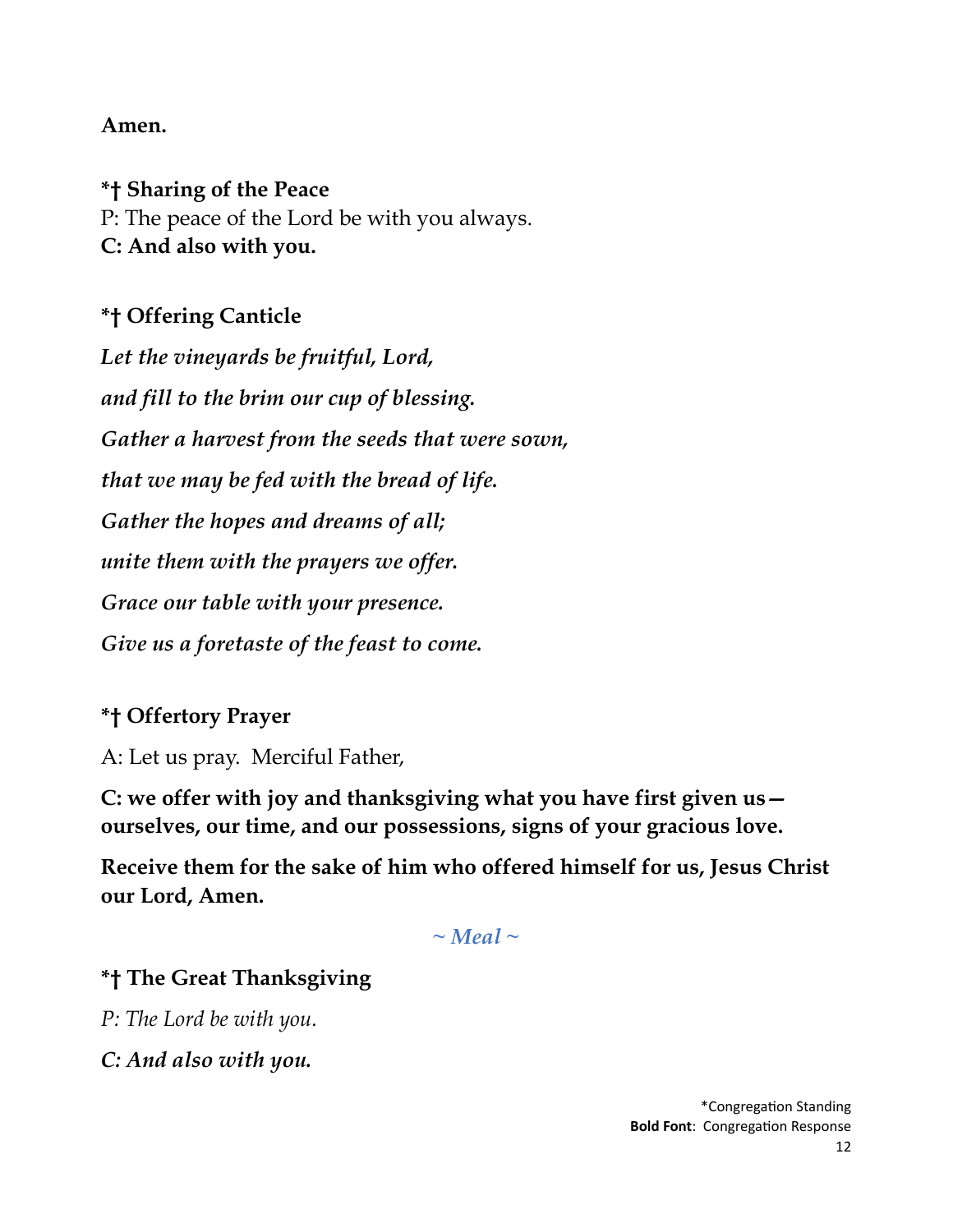*P: Lift up your hearts.*

### *C: We lift them to the Lord.*

*A: Let us give thanks to the Lord our God.*

*C: It is right to give him thanks and praise.*

*P: It is indeed right and salutary . . . we praise your name and join their unending hymn:*

*C: Holy, holy, holy Lord. Lord, God of power and might. Heaven and earth are full of your glory. Hosanna in the highest. Blessed is he who comes in the name of the Lord. Hosanna in the highest.*

## **\*† Words of Institution**

**\*† Lord's Prayer**

**Our Father, who art in heaven, hallowed be thy name,** 

**thy kingdom come, thy will be done,** 

**on earth as it is in heaven.**

**Give us this day our daily bread; and forgive us our trespasses,** 

**as we forgive those who trespass against us;** 

**and lead us not into temptation but deliver us from evil.**

**For thine is the kingdom, and the power, and the glory,** 

**forever and ever. Amen**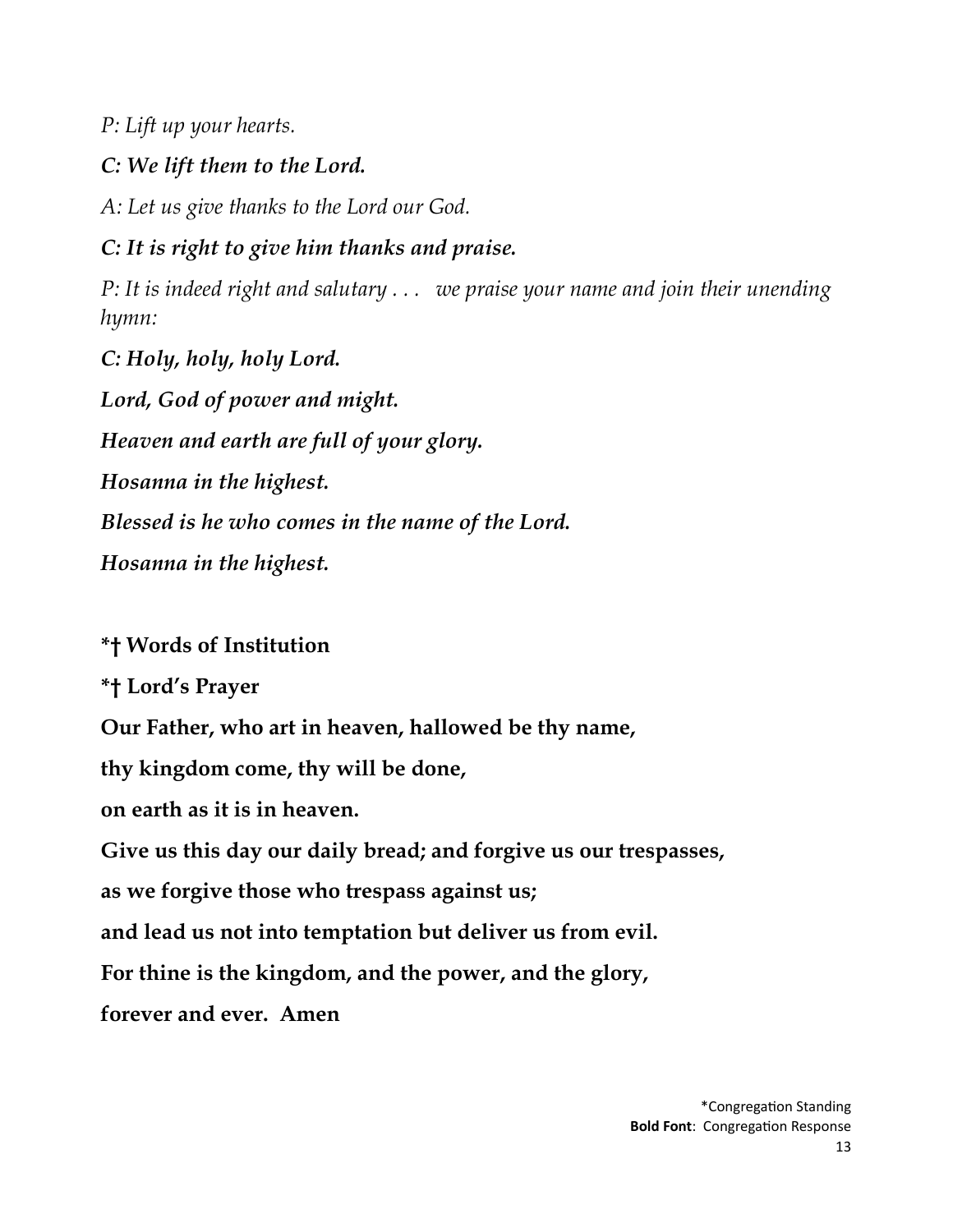### **† Holy Communion**

P: The gifts of God for the people of God.

### **C: Thanks be to God.**

*Lamb of God, you take away the sin of the world, have mercy on us.*

*Lamb of God, you take away the sin of the world, have mercy on us.* 

Lamb of God, you take away the sin of the world; grant us peace, grant us *peace.*

### **† Communion Hymn: "Jesu, Jesu"**

*Refrain: Jesu, Jesu, fill us with your love, show us how to serve the neighbors we have from you.*

*1 Kneels at the feet of his friends, silently washes their feet, master who pours out himself for them. [Refrain]*

*2 Neighbors are wealthy and poor, varied in color and race, neighbors are nearby and far away. [Refrain]*

*3 These are the ones we will serve, these are the ones we will love; all these are neighbors to us and you. [Refrain]*

*4 Kneel at the feet of our friends, silently washing their feet: this is the way we will live with you. [Refrain]*

> \*Congregation Standing **Bold Font**: Congregation Response 14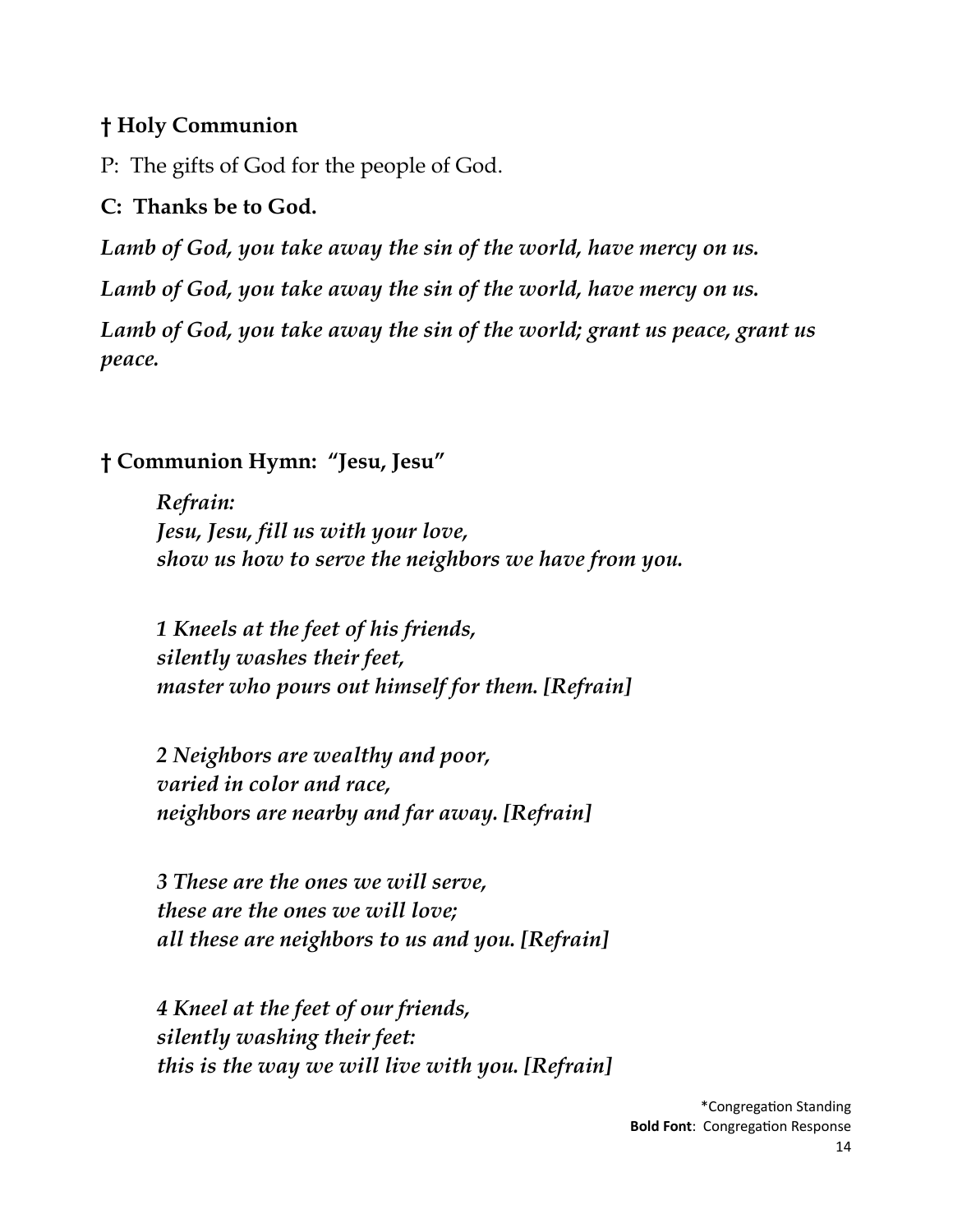# **\*† Post Communion Blessing**

*(After all have returned to their places:)*

P: The body and blood of our Lord Jesus Christ strengthen and keep you in his grace.

**C: Amen**

# **\*† Post Communion Canticle**

*Lord, now you let your servant go in peace; your word has been fulfilled. My own eyes have seen the salvation which you have prepared in the sight of all people. A light to reveal you to the nations and the glory of your people Israel. Glory to the Father, and to the Son, and to the Holy Spirit, as it was in the beginning, is now and will be forever. Amen.*

# **\*† Post Communion Prayer**

A: Let us pray.

**C: Christ Jesus, at this table we have feasted on your very life and are strengthened for our journey. Send us forth from this banquet nourished in body and in spirit to proclaim your good news and serve others in your name. Amen.**

**\*† Benediction**

**† Welcome, Acknowledgment of Visitors, and Announcements**

**\*† Hymn: "God Be With You"** TFBF 160

*God Be with You God Be with You God Be with You*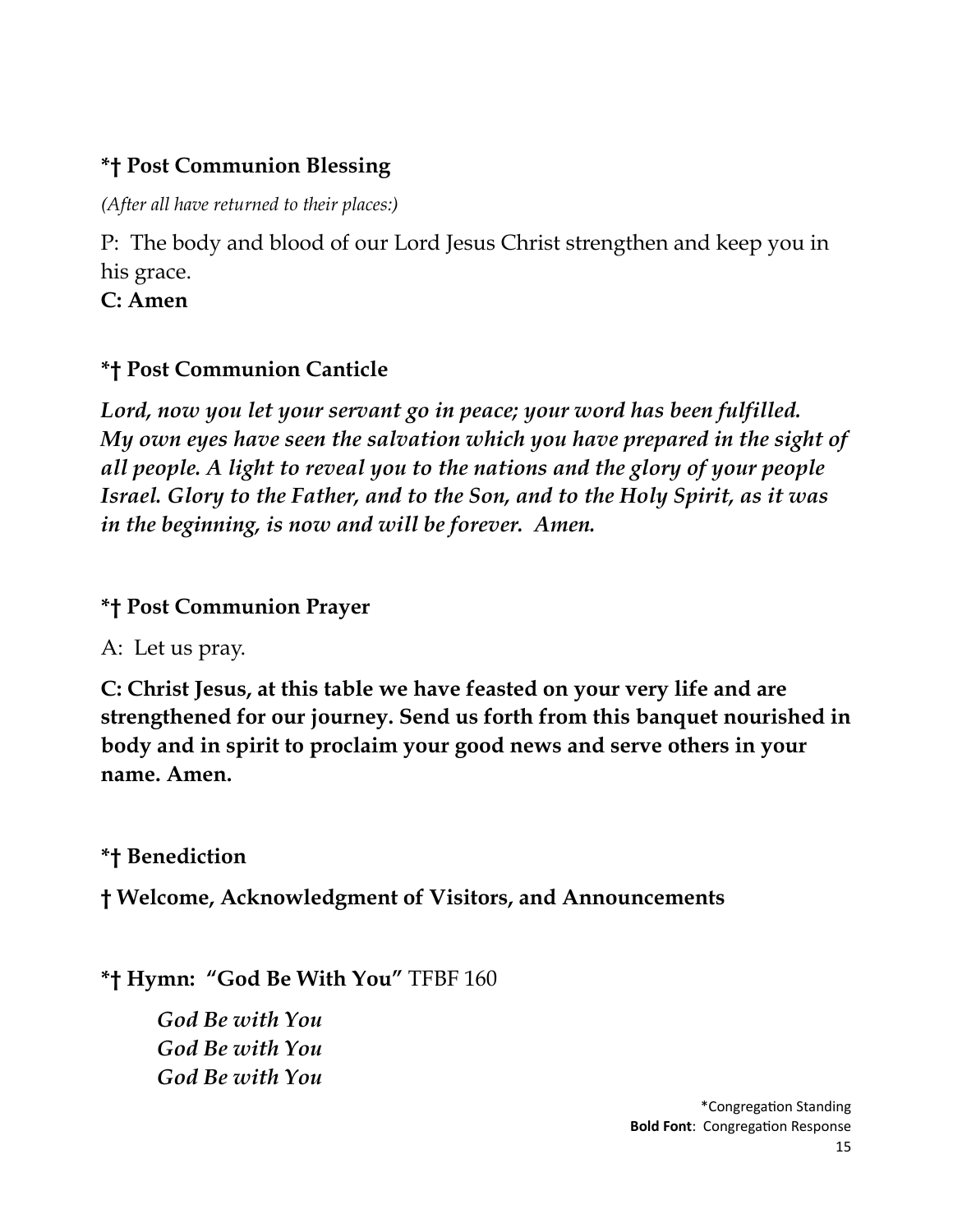*Until we meet again*

*God Be with You God Be with You God Be with You Until we meet again*

*(If we never meet again) (If we never meet again)*

*God Be with You Until we meet again*

**\*† Dismissal** A: Go in peace, serve the Lord. **C: Thanks be to God!**